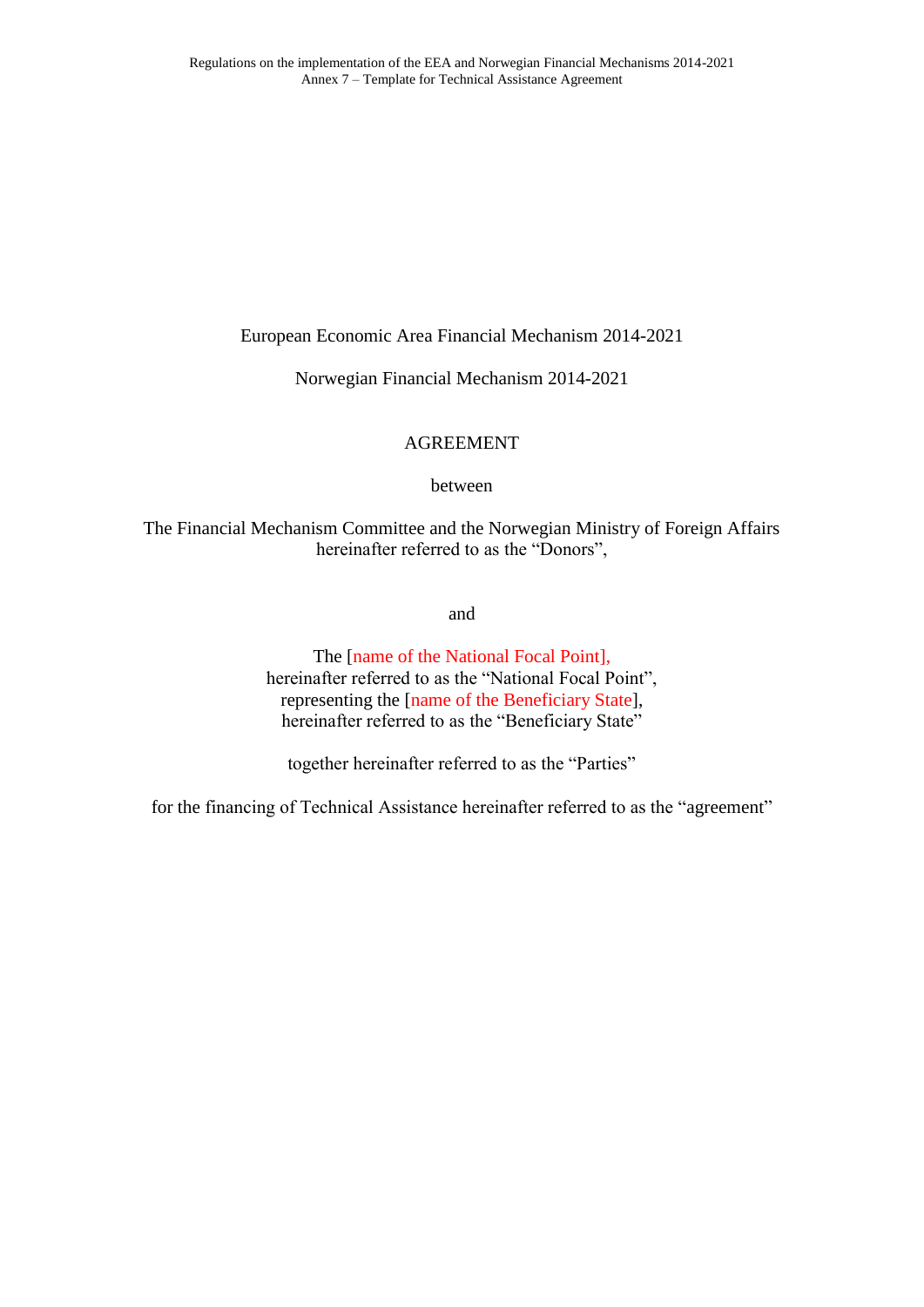Regulations on the implementation of the EEA and Norwegian Financial Mechanisms 2014-2021 Annex 7 – Template for Technical Assistance Agreement

# **Chapter 1 Scope, Legal Framework, and Definitions**

### **Article 1.1 Scope**

This agreement between the Donors and the National Focal Point lays down the rights and obligations of the Parties regarding the use of Technical Assistance under the financial contribution from the EEA and the Norwegian Financial Mechanisms 2014-2021 (hereinafter referred to as the "Mechanisms").

#### **Article 1.2 Legal Framework**

1. This agreement shall be read in conjunction with the following documents, which constitute the legal framework of the EEA and Norwegian Financial Mechanisms 2014-2021:

- (a) the Agreement between the Kingdom of Norway and the European Union on a Norwegian Financial Mechanism for the period 2014-2021 and Protocol 38c to the EEA Agreement on the EEA Financial Mechanism (2014-2021);
- (b) the Regulation on the implementation of the Norwegian Financial Mechanism 2014-2021 and the Regulation on the implementation of the EEA Financial Mechanism 2014-2021 (hereinafter referred to as the "Regulations");
- (c) the Memorandum of Understanding on the Implementation of the Norwegian Financial Mechanism 2014-2021 and the Memorandum of Understanding on the Implementation of the EEA Financial Mechanism 2014-2021 (hereinafter referred to as the "MoUs"), entered into between the Donor States and the Beneficiary State; and
- (d) any guidelines adopted by the Donors in accordance with the Regulations.

2. In case of an inconsistency between this agreement and the Regulations, the Regulations shall prevail.

3. The legal framework as set forth in paragraph 1 of this Article is binding for the Parties. An act or omission by a Party to this agreement that is incompatible with the legal framework constitutes a breach of this agreement by that Party.

#### **Article 1.3 Definitions**

Terms used and institutions and documents referred to in this agreement shall be understood in accordance with the Regulations, in particular Article 1.6 thereof, and the legal framework referred to in Article 1.2 of this agreement.

# **Chapter 2 Rights, responsibilities and budgets**

## **Article 2.1 Co-operation**

1. The Parties shall take all appropriate and necessary measures to ensure fulfilment of the obligations and objectives arising out of this agreement.

2. The Parties agree to provide all information necessary for the good functioning of this agreement and to apply the principles of implementation as set out in the Regulation.

3. The Parties shall promptly inform each other of any circumstances that interfere or threaten to interfere with the successful implementation of this agreement.

4. In executing this agreement the Parties declare to counteract corrupt practices. Further, they declare not to accept, either directly or indirectly, any kind of offer, gift, payments or benefits which would or could be construed as illegal or corrupt practice. The Parties shall immediately inform each other of any indication of corruption or misuse of resources related to this agreement.

#### **Article 2.2 Main responsibilities of the Parties**

1. The National Focal Point is responsible and accountable for the overall management of the Mechanisms in the Beneficiary State and for the full and correct implementation of this agreement. In particular, the National Focal Point undertakes to:

- (a) comply with its obligations stipulated in the Regulations and this agreement;
- (b) ensure that the Certifying Authority, the Audit Authority, the Irregularities Authority and all other entities receiving support under this agreement, properly perform the tasks assigned to them in the Regulations and this agreement;
- (c) take the necessary measures to remedy irregularities in the implementation of this agreement as well as the Mechanisms overall, including measures to recover misspent funds.

2. The Donors shall, subject to the rules stipulated in the legal framework referred to in Article 1.2 of this agreement, make available to the Beneficiary State a financial contribution (hereinafter referred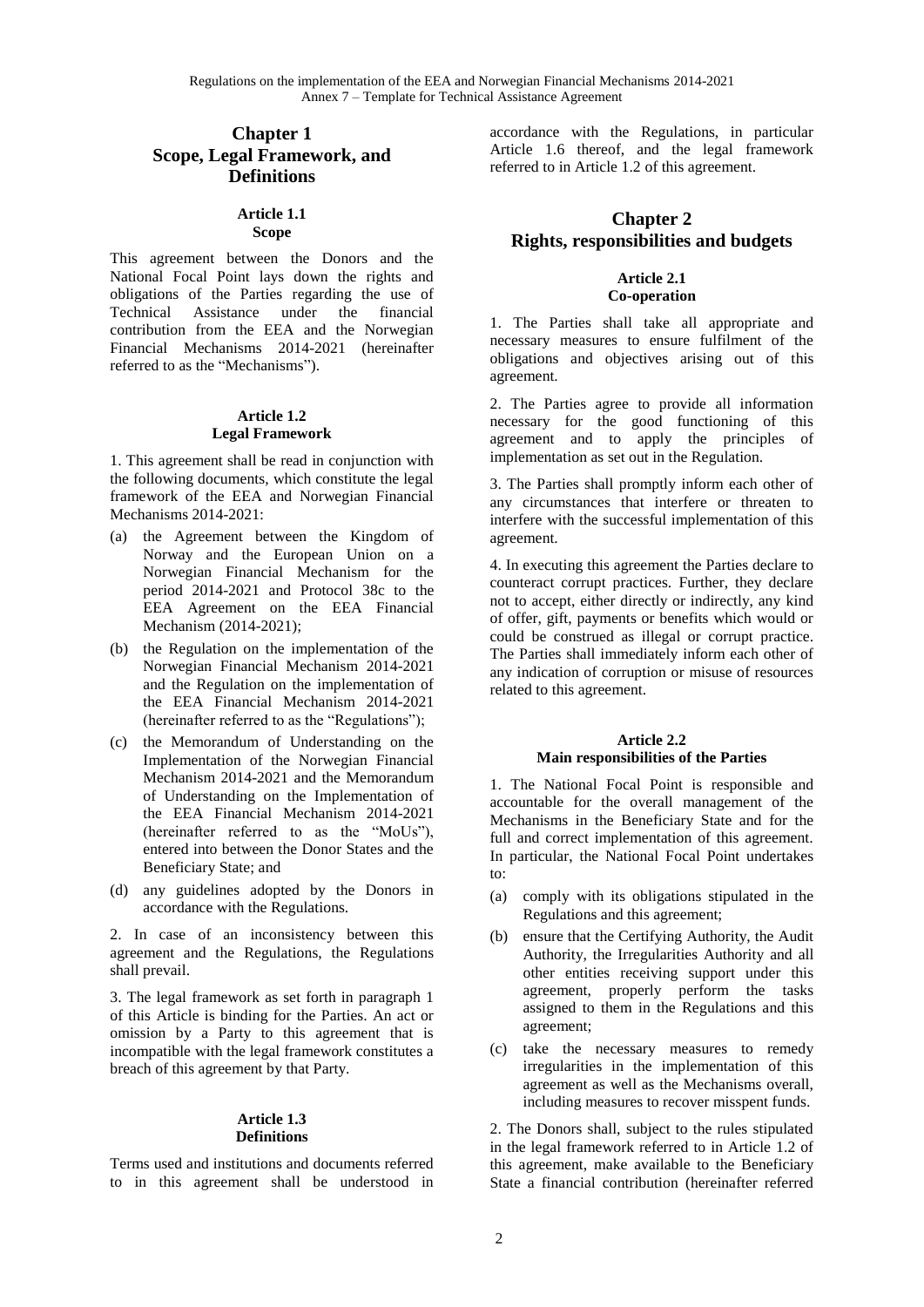to as "the Technical Assistance grant") to be used exclusively to finance eligible expenditure on Technical Assistance.

## **Article 2.3 Technical Assistance grant**

1. In accordance with Article 8.11.5 of the Regulations, the maximum amount of the Technical Assistance grant is EUR[amount].

2. The Technical Assistance grant is supported jointly by the EEA Financial Mechanism and the Norwegian Financial Mechanism, in accordance with the allocations set forth in paragraph 3.

3. The support from the EEA Financial Mechanism to the Technical Assistance grant is EUR[amount]. The support from the Norwegian Financial Mechanism to the Technical Assistance grant is EUR[amount].

## **Article 2.4 Budgets**

1. The National Focal Point shall use the template provided by the Donors when submitting the budget for the whole implementation period, in accordance with 8.11.6 of the Regulations.

2. The budget for the whole implementation period and the first annual calendar year budget shall be submitted to the Donors prior to the signing of this agreement. The budget for the whole implementation period will be annexed to this agreement.

### **Article 2.5 Reporting**

The National Focal Point shall, in accordance with Chapter 9 and Articles 6.11 and 6.12 of the Regulations as applicable, submit financial reports, annual reports and a final report. The final programme report shall be submitted no later than 15 November 2025.

## **Article 2.6**

## **Modification of the agreement and the Budgets**

1. Unless otherwise explicitly stipulated in this agreement, any modification of this agreement is subject to prior approval by the Donors.

2. Modifications to the Technical Assistance budget for the whole implementation period are permitted without the Donors' prior approval provided that they are limited to the following:

- (a) cumulative transfers between budget headings of an amount less than 10 % of total Technical Assistance grant; and
- (b) cumulative transfers between institutions of an amount less than 10 % of the total Technical Assistance grant.

3. Expenditures incurred in breach of this article are not eligible.

4. Should there be doubt as to whether the proposed modifications require approval by the Donors, the National Focal Point shall consult the Donors before such modifications take effect.

5. Requests for modifications shall be submitted and assessed in accordance with the relevant provisions of Article 6.9 of the Regulation.

## **Article 2.7 Communication**

1. All communication to the Donors regarding this agreement shall take place in English and be directed to the Financial Mechanism Office (hereinafter referred to as the "FMO"), which represents the Donors towards the National Focal Point in relation to the implementation of this agreement.

2. To the extent that original documents are not available in the English language, the documents shall be accompanied by full and accurate translations into English.

3. The National Focal Point shall bear the responsibility for the accuracy of the translation that it provides and the possible consequences that might arise from any inaccurate translations.

## **Article 2.8 Contact information**

1. The contact information of the National Focal is:

## [details]

2. The contact information for the Donors and the FMO is:

Financial Mechanism Office Att: Director EFTA Secretariat Rue Joseph II, 12-16 1000 Brussels Telephone: +32 (0)2 286 1701 Telefax (general): +32 (0)2 211 1889 E-mail: [fmo@efta.int](mailto:fmo@efta.int)

2. Changes of or corrections to the contact information referred to in this article shall be given in writing without undue delay by the Parties to this agreement.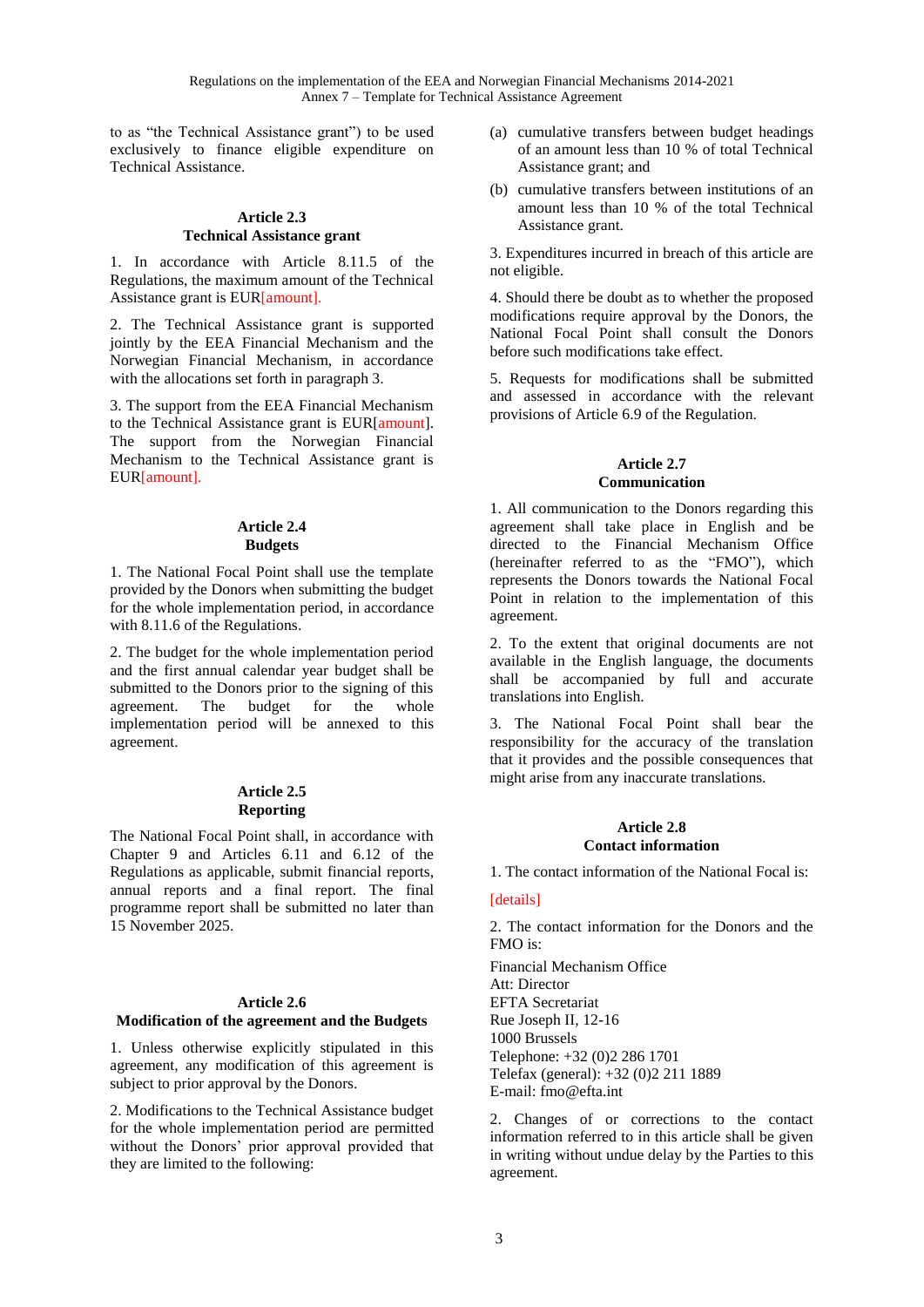### **Article 2.9 Representations and Warranties**

1. This agreement, including the budgets for the whole implementation period is based on information provided by, through, or on behalf of the National Focal Point to the Donors.

2. The National Focal Point represents and warrants that all information provided by, through, or on behalf of the National Focal Point in connection with this agreement is authentic, accurate and complete.

# **Chapter 3 Finance**

## **Article 3.1 Eligible expenditures**

1. Expenditure on Technical Assistance is eligible if it complies with the provisions of Article 8.11 of the Regulations.

2. Notwithstanding and in addition to the provisions of paragraphs 1 of this Article, expenditures under this agreement are only eligible if they comply with the general principles on eligibility of expenditure contained in Chapter 8 of the Regulations, as applicable.

3. The first date of eligibility of expenditures under this agreement shall be [date].

4. Notwithstanding paragraph 3, expenditure referred to in point (i) of Article 8.11.2 of the Regulation shall be eligible as of [date].

5. The final date of eligibility of expenditures on Technical Assistance shall be 31 August 2025.

### **Article 3.2 Proof of expenditure**

Costs incurred by the National Focal Point, the Certifying Authority, the Audit Authority, the Irregularities Authority or any final beneficiary under this agreement shall be supported by documentary evidence as required in Article 8.12 of the Regulation.

## **Article 3.3 Payments**

1. Payments under this agreement shall be made when all relevant conditions for payments stipulated in this agreement and the Regulations have been fulfilled.

2. Payments shall take the form of an advance payment, interim payments and payment of the final balance and shall be made in accordance with Articles 9.2, 9.3 and 9.4 of the Regulations. The final balance shall be presented in the Final Programme Report referred to in Article 2.5 of this agreement.

3. The level of the advance payment for Technical Assistance is EUR [amount]. This consists of the following elements:

- (a) Technical Assistance allocation under the EEA Financial Mechanism of EUR [amount];
- (b) Technical Assistance allocation under the<br>Norwegian Financial Mechanism of Norwegian Financial Mechanism of EUR[amount];

4. Chapter 9 of the Regulations shall apply to all aspects related to payments.

### **Article 3.4 Transparency and availability of documents**

The National Focal Point shall ensure an audit trail for financial contributions from the EEA and Norwegian Financial Mechanisms 2014-2021 under this agreement, in accordance with Article 9.8 of the Regulations.

## **Article 3.5**

## **Irregularities, suspension and reimbursements**

The Donors have the right to make use of the remedies provided in the Regulations, in particular Chapter 13 thereof. The National Focal Point has a duty to take all necessary measures to ensure that the provisions in Chapter 12 and 13 of the Regulations regarding irregularities, suspension of payments, financial corrections and reimbursement are complied with.

# **Chapter 4 Final provisions**

### **Article 4.1 Dispute settlement**

1. The Parties waive their rights to bring any dispute related to the agreement before any national or international court, and agree to settle such a dispute in an amicable manner.

2. If a demand for reimbursement to the Donors is not complied with by the Beneficiary State, or a dispute related to a demand for reimbursement arises that cannot be solved in accordance with paragraph 1, the Parties may bring the dispute before Oslo Tingrett.